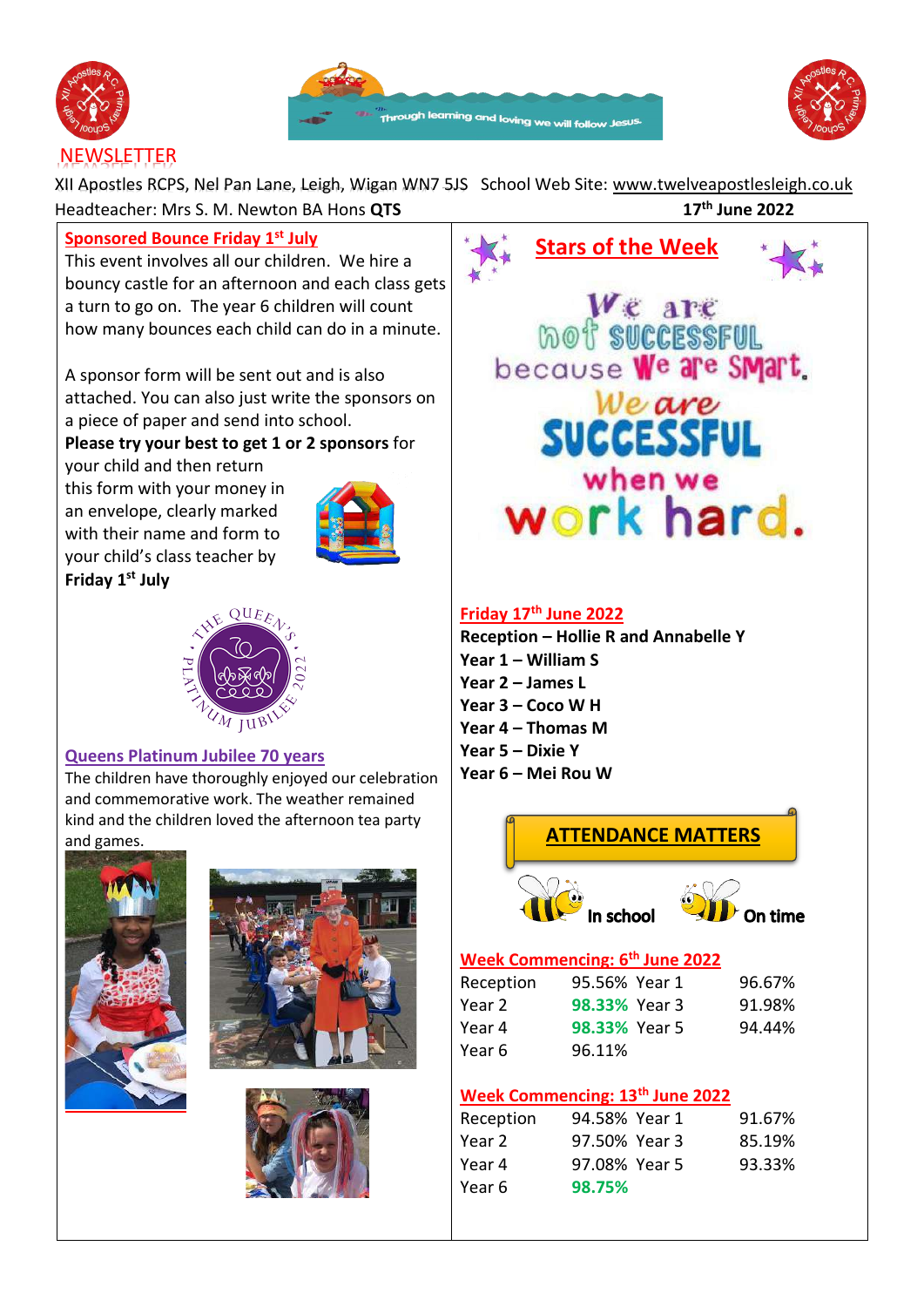Thank you so much for supporting the children with their holiday homework projects. The quality of work was fantastic and it was so difficult for teachers to choose overall winners. See photos below of the competition winners and some of the fantastic work submitted.







The children enjoyed an interactive show with the Pop Project on the theme of the Queen's Platinum Jubilee. They listened to music and found out about famous artists from each decade over the last 70 years.





#### **Date for the Diary**

**Sports Afternoon - Friday 24th June (Weather permitting)**  Mr Maj and Mr Ahmed have planned this annual event and parents/carers are invited to join us to encourage the children on sports afternoon. The children will take part in a number of sporting events on the school field. They will compete in their house teams and are invited to come to school in their PE Kits.

**Congratulations Year 2/4 & Year 6**

#### **Please can the children wear a t-shirt in the colour of their house team.**

Please remember to send a water bottle and sun hat in with your child on the day and apply sun cream before they come to school, if the weather is good.

### **Please can we ask that all parents/carers stay behind the tape/barrier on the field.**



#### **Sports Update Rugby**

The team made it to the semi-finals, but despite their best efforts and an amazing game, they lost in the last minute. In normal time the game finished as a draw. The game went into extra time and also finished as a draw, but the team lost on golden point after extra time. We are all so proud of the team and Mr Maj and Mr Ahmed commended them on their fantastic resilience and perseverance to the end. Leigh St Johns gave us a good game and both teams showed great respect to each other after the game. After the season they have had, from what the team has started off as, to have the disappointment of losing out on the final, they can still be very proud of what they have achieved this season.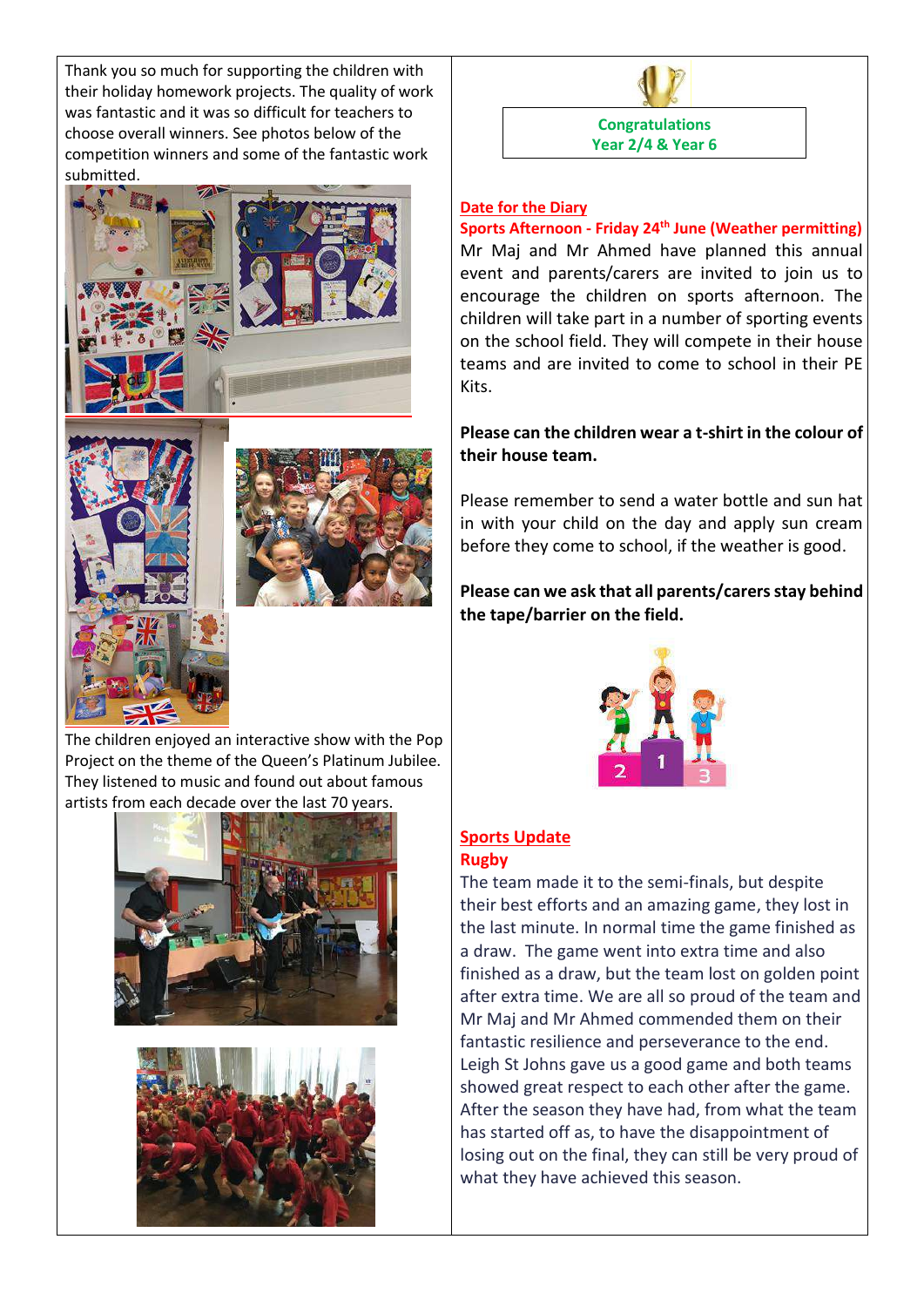# **Monday 20th June and Wednesday 22nd June** Continuing with our jubilee theme there will be dance workshops delivered in school and each class will be taking 1 decade and learning dance routines from that era.

# **Other Faith Week: Hinduism Workshops - Tuesday 21st June**

We are looking forward to welcoming back Cathy, who will be delivering these workshops to each class throughout school. There will be a whole host of hands on activities that will bring Hinduism to life.

Ask your child what they have found out.



## **Other Dates for your Diary**

**Class teachers will send out letters with further information** 

**Year 5** Tuesday 21<sup>st</sup> June – Hindu Temple, Bolton Year 2 Thursday 23<sup>rd</sup> June - Trip to Southport. **Year 4** Thursday 23rd June - Greek workshops in school.

**Whole School** Friday 24th June **-** Thanksgiving Mass in school and St Peter and St Paul feast day. Year 6 Wednesday 29<sup>th</sup> June - Shakespeare drama day with visiting theatre company.

Reception Monday 4<sup>th</sup> July - Trip to Formby Beach.

Key Stage 2 Wednesday 6<sup>th</sup> July - Archery workshops.

Whole School Monday 11<sup>th</sup> July - Food Festival. Year 6 Monday 11<sup>th</sup> July - Haigh Hall end of year trip: mini golf and high ropes.

Whole School 15<sup>th</sup> July - M and M Theatre Productions to visit school and perform the jungle book.

Year 3 Monday 18<sup>th</sup> July - Trip to Chester as part of the Romans topic.

**Whole School** Thursday 21<sup>st</sup> July - Year 6 thanksgiving and leavers mass.

**Year 6** Friday 22<sup>nd</sup> July - Leavers Assembly at 9 am in the School Hall.

Parents and carers are invited to attend.

# **Leigh Centurions Visit to School**

Some of our children were chosen to be mascots at the Leigh Centurion match this week and the rugby players came into school to meet the children and host a question and answer sessions with them



## **School Class Photographs - Reception, Year 3 and Year 6**

Last chance to order your child's class photograph. The closing date to order is Monday 20<sup>th</sup> June.